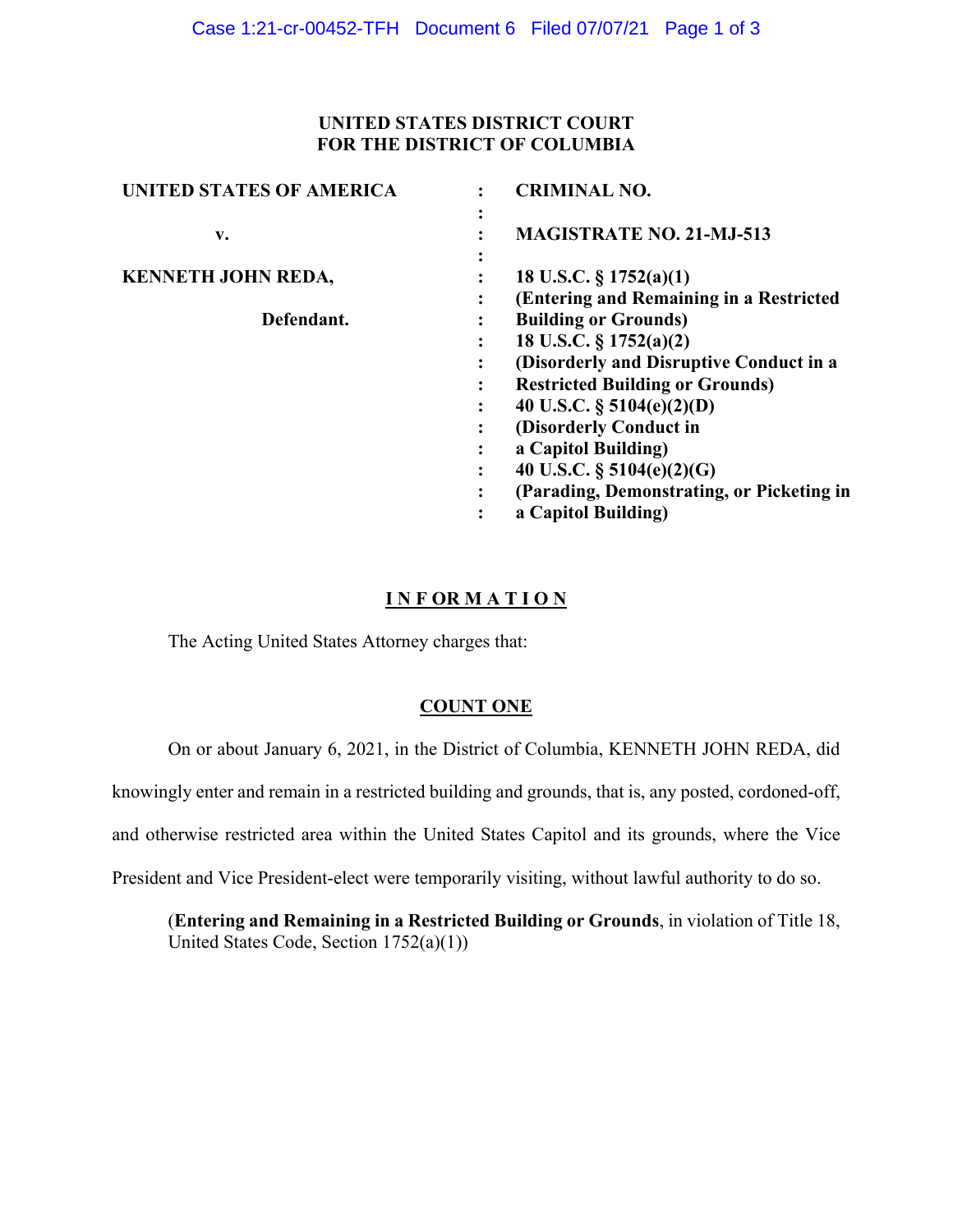#### **COUNT TWO**

On or about January 6, 2021, in the District of Columbia, KENNETH JOHN REDA, did knowingly, and with intent to impede and disrupt the orderly conduct of Government business and official functions, engage in disorderly and disruptive conduct in and within such proximity to, a restricted building and grounds, that is, any posted, cordoned-off, and otherwise restricted area within the United States Capitol and its grounds, where the Vice President and Vice Presidentelect were temporarily visiting, when and so that such conduct did in fact impede and disrupt the orderly conduct of Government business and official functions.

(**Disorderly and Disruptive Conduct in a Restricted Building or Grounds**, in violation of Title 18, United States Code, Section 1752(a)(2))

### **COUNT THREE**

On or about January 6, 2021, in the District of Columbia, KENNETH JOHN REDA, willfully and knowingly engaged in disorderly and disruptive conduct within the United States Capitol Grounds and in any of the Capitol Buildings with the intent to impede, disrupt, and disturb the orderly conduct of a session of Congress and either House of Congress, and the orderly conduct in that building of a hearing before or any deliberation of, a committee of Congress or either House of Congress.

(**Disorderly Conduct in a Capitol Building**, in violation of Title 40, United States Code, Section 5104(e)(2)(D))